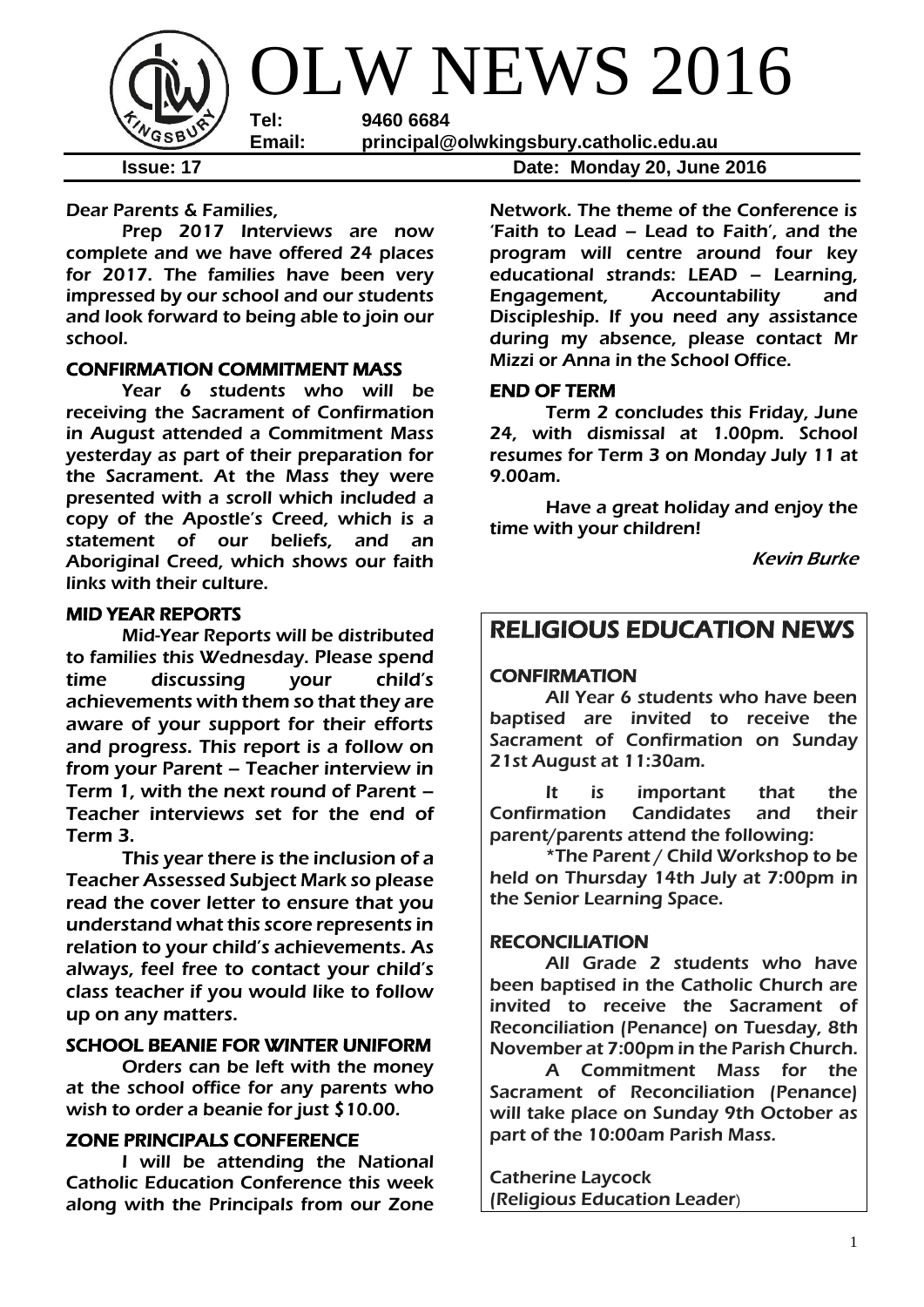## FIRE Carrier News

Earlier this week the OLW FIRE Carriers (Friends Igniting Reconciliation through Education) combined with St Pius X Carriers to complete their canvas paintings. These canvases will form a mural made up from 21 participating Catholic Schools in our zone.

The entire mural will be on display during NAIDOC Week at the Aboriginal Catholic Ministry and then travel to the participating schools for display during term three or four. Parents will be notified when the entire mural visits our school. Please see Tony Mizzi for further details.





## STUDENT REPRESENTATIVE COUNCIL **NEWS**

The SRC (Student Representative Council) is organising a Toiletries Drive and putting together a toiletries pack. These packs will be given to the St Vincent de Paul for distribution to people living rough. When people are living rough, basic necessities like toothbrushes and soap are often expensive luxuries that can be hard to justify spending money on and as they are disposable, they don't last very long. So we are looking for donations of:

- toothbrush and toothpaste
- soap
- shampoo/conditioner (hotel samples are very handy)
- razor
- deodorant, etc

It is always a nice touch to include a note of goodwill if possible.

Please send your donations to school with your child. All donations will be gladly appreciated. More details to follow.

OLW SRC

## OLW SCHOOL CALENDAR

JUNE

| 18 – 24<br><b>FRI 24</b> | <b>PRINCIPAL'S CONFERENCE</b><br>LAST DAY OF TERM<br>DISMISSAL 1.00PM |  |  |  |  |
|--------------------------|-----------------------------------------------------------------------|--|--|--|--|
|                          | <b>JULY</b>                                                           |  |  |  |  |
| MON 11                   | <b>TERM 3 COMMENCES</b>                                               |  |  |  |  |
| <b>TUE 12</b>            | P&F MEETING - 5.00PM                                                  |  |  |  |  |
| THUR 14                  | <b>CONFIRMATION PARENT-</b>                                           |  |  |  |  |
|                          | <b>CHILD NIGHT</b>                                                    |  |  |  |  |
| $14 - 15$                | <b>RELIGIOUS EDUCATION</b>                                            |  |  |  |  |
|                          | <b>LEADERS CONFERENCE</b>                                             |  |  |  |  |
| <b>WED 20</b>            | ED. BOARD MEETING                                                     |  |  |  |  |
| THUR 14                  | <b>CONFIRMATION PARENT-</b>                                           |  |  |  |  |
|                          | <b>CHILD NIGHT 7.00PM</b>                                             |  |  |  |  |
| <b>FRI 22</b>            | PROPOSED SCHOOL DISCO                                                 |  |  |  |  |
| <b>FRI 29</b>            | <b>PRINCIPAL'S MEETING</b>                                            |  |  |  |  |
|                          |                                                                       |  |  |  |  |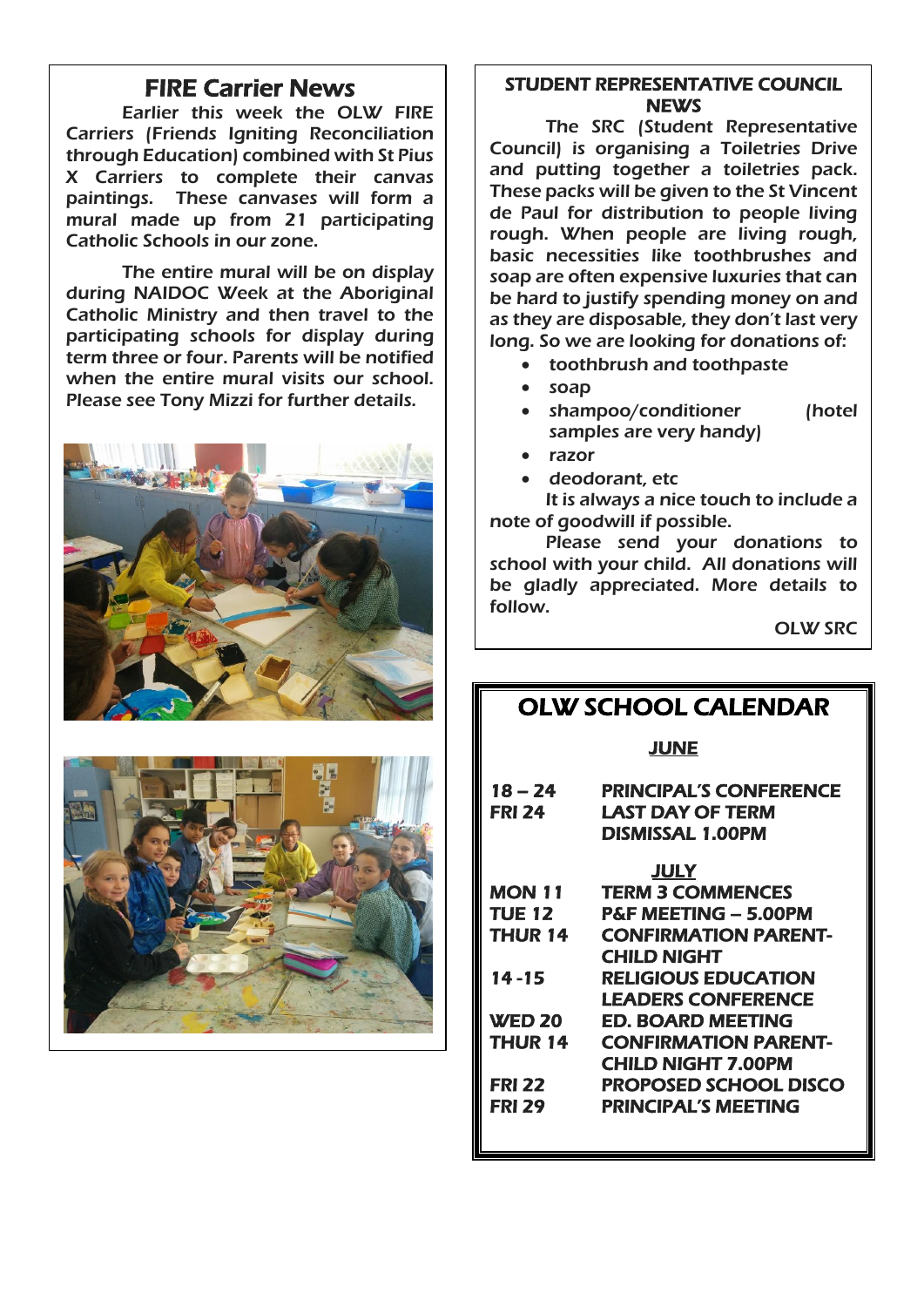# *Parish of Our Lady of the Way Kingsbury*

*Presbytery: 13 Green Ave, Kingsbury, 3083*



*Entrance Antiphon:* The Lord is the strength of his people, a saving refuge for the one he has anointed. Save your people, Lord, and bless your heritage, and govern them for ever.

*Communion Antiphon:* The eyes of all look to you, Lord, and you give them their food in due season.

## *Readers for Sunday Mass*

|  | $19th$ Jun 6pm E Nguyen | 8am C Nguyen  | 10am A Walsh     |
|--|-------------------------|---------------|------------------|
|  | $26th$ Jun 6pm J Conway | 8am P Hearity | 10am A Fernandez |

## *Extraordinary Ministers of Holy Communion*

| $19th$ Jun | 6pm K Zanini  | 10am B Hayes  |
|------------|---------------|---------------|
| $26th$ Jun | 6pm E Gleeson | 10am N Buchan |

## *OLW Church Cleaning Roster*

18th Jun Professional Cleaners

 $2<sub>nd</sub>$ Jul B Bowlen, M Magnacca, P Matthews

## *OLW Sacristy Linen Laundering Roster*

| $19th$ Jun | Christina Sant |
|------------|----------------|
| $26th$ Jun | Pia Matthews   |

| 15th Jun | <b>Church Account</b>     |  |
|----------|---------------------------|--|
|          | <b>Presbytery Account</b> |  |

*Board required:* Sister Dorothy McKay's nephew, Ray Johnstone, requires board (Mondays to Fridays), while he has work in Melbourne. He is a responsible 50 year old gentleman, who is used to looking after himself. If you can help, please phone Sr Dorothy on 8470 1348.

*St. Vincent De Paul Collection:* A collection will be held next month, July 9<sup>th</sup> and 10<sup>th</sup>, after all Masses. Our volunteers have suggested a donation of money is preferable to food etc. Please keep this in mind when deciding how we are to help them in their very important work.